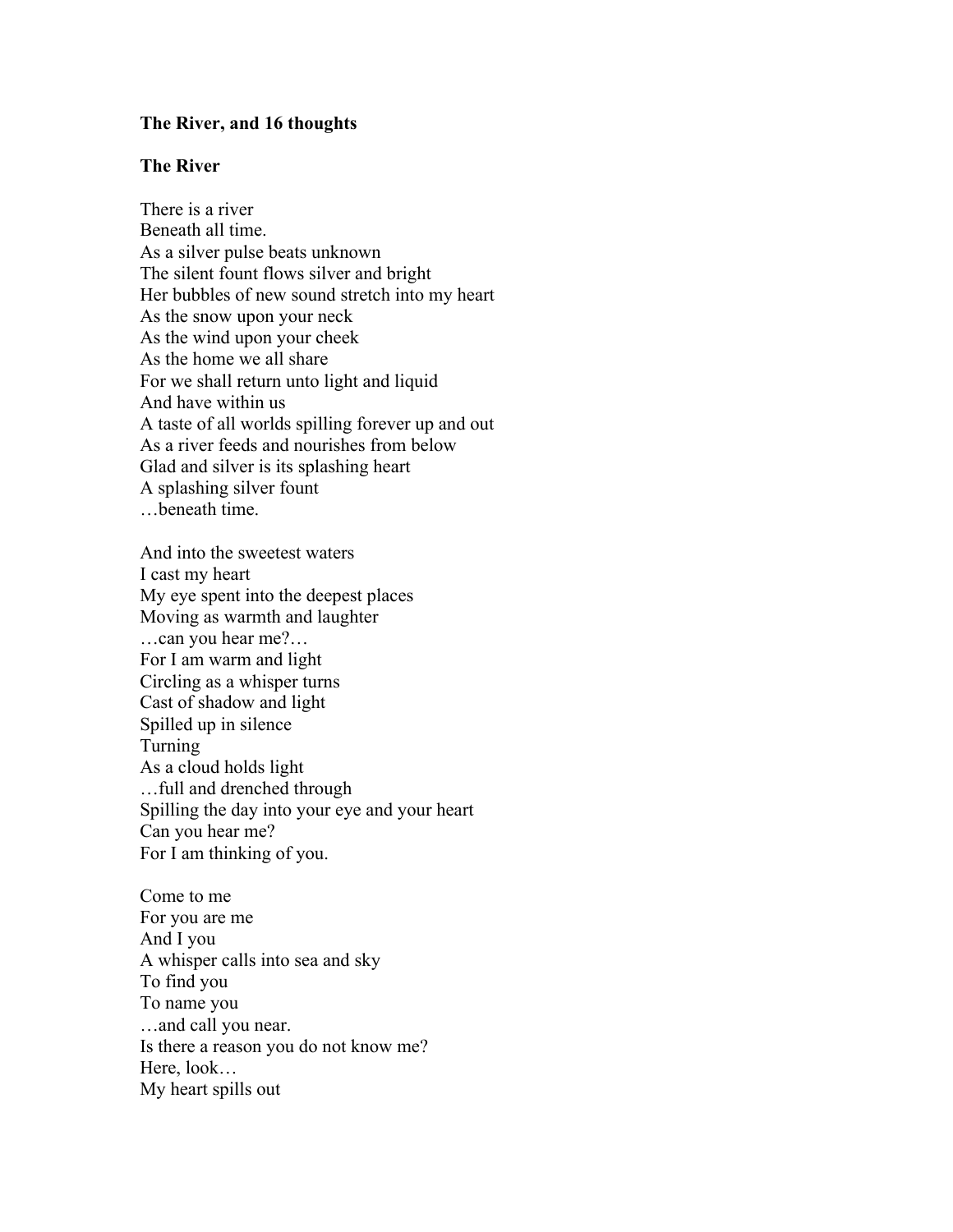As a river Golden and warm is the heart of caring Sweet and silver is the note The note which has heard Our name.

So warm and sweet is my heart Now liquid and spilling Flowing into the air Spilling down and below Across and through all things. You are this way too …did you know that? Do you know …this is your name too?

There is a river beneath all time. As a silver pulse beats unknown The silent fount flows silver and bright Her bubbles of new sound stretch into my heart As the snow upon your neck As the wind upon your cheek As the home we all share For we shall return unto light and liquid And have within us A taste of all worlds spilling forever up and out As a river feeds and nourishes from below Glad and silver is its splashing heart A splashing silver fount …beneath time.

1. Only by traveling every valley, might we have breath enough to sustain the heights.

2. What may most profit another to hear is often the truth we regret most once it is spoken. True friendship wounds itself.

3. Sometimes only the rude and the silent can afford the truth. Only the rude may be trusted.

4. One should appreciate one's critics. A certain level of importance is required before one rates the privilege of being misunderstood.

5. When writing appears cryptic or obscure it offers the promise of what is hidden. Unfortunately, the undisclosed fact is often that the